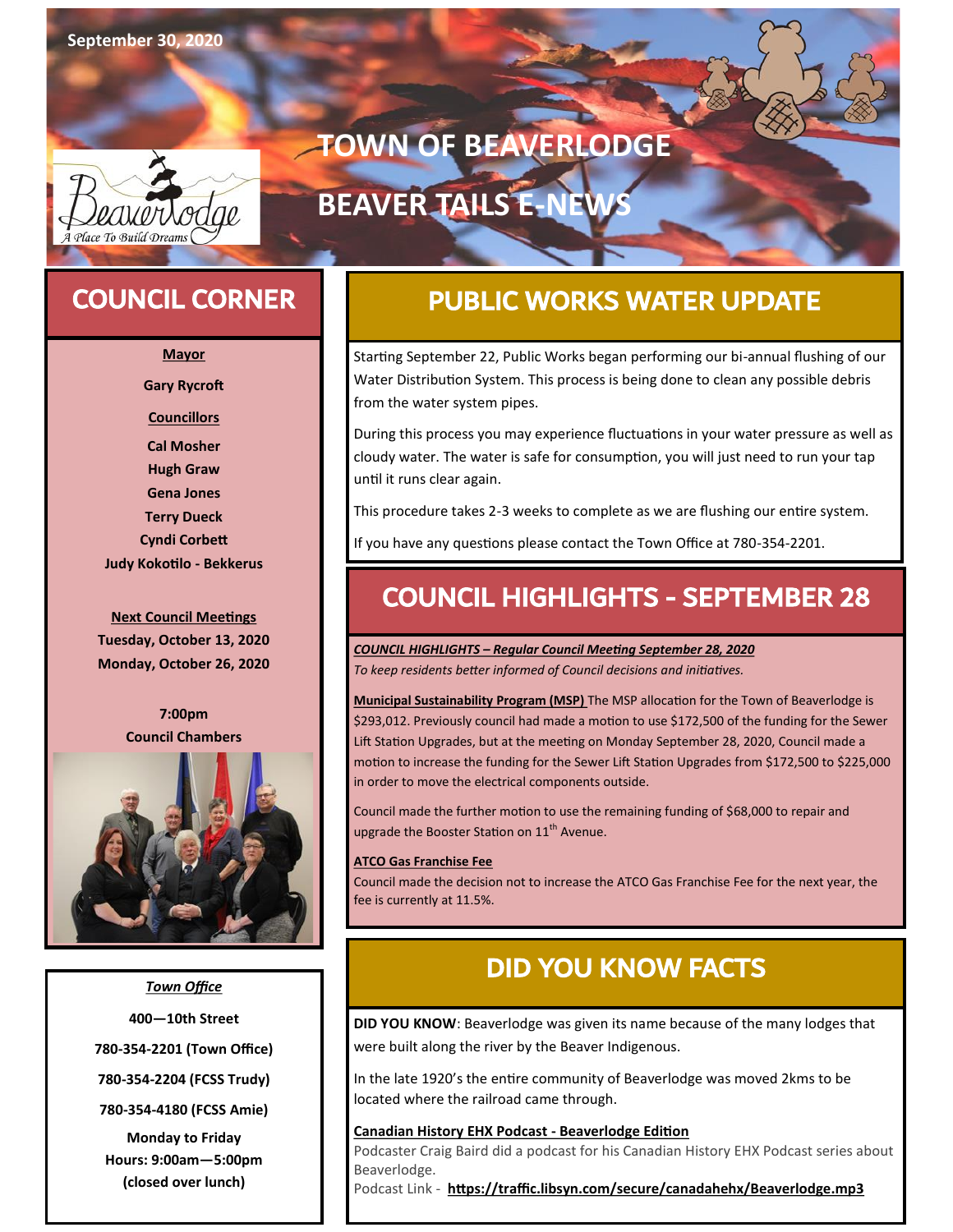### **FCSS** UPDATE

#### **Coats For Kids**

We are not accepting winter clothing donations at this time due to COVID-19. However, if you are in need of gently used winter items please contact FCSS for Support.



#### **Food Bank**

The food bank continues to be available to residents in need on Mondays from 10:00am—12:00om. If you require more information please contact FCSS.

### **Seniors Forms**

Did you know that if you are a Senior on Alberta Seniors Benefit you may qualify for reimbursement for a variety of different things such as prescriptions, housekeeping, lifeline etc. Call FCSS to set up an appointment to discuss further.



*Trudy Hodges - FCSS Director (780) 354-2204*

*Amie Greene - Program Services Coordinator (780) 354-4180*

## THANK YOU

### **Thank You**

The Town of Beaverlodge Public Works Department would like to extend their extreme gratitude to residents of Beaverlodge for their patience and support during the summer months while the water issues were happening. We recognize this was a very challenging time for some residents and again we thank you for your understanding.

### **Shop Local Campaign**

The Frequent Shopper Program has been quite successful this far! We want to thank the many participating businesses for their amazing door prize donations and all of the local shoppers for supporting our community. We hope you continue to "Shop Local" and get your cards in for the final Grand Prize Draw that will be happening on October 12, 2020.

## BEAVERLODGE RCMP TIPS & MESSAGING

#### **Traffic Safety**

- Enforcement will be focused on school zones, cycling, impaired driving, and speed.

#### **Crime Prevention Focus**

- There has been a recent rise in telephone scams
- Never give out any personal information over the phone
- If you are unsure of the phone call, please call the RCMP

-Reminder: If it is an emergency, immediately dial 911. If it is not an emergency, use our non-emergency line.

#### **Online Reporting for RCMP**

- RCMP has launched a new online reporting tool
- Allows citizens to report select property crimes online

- All crimes reported online will be followed up with a phone call from a police officer in "K" Division's Call Back Unit within five business days

- We encourage the reporting of property crime online at [https://ocre](https://ocre-sielc.rcmp-grc.gc.ca/alberta)-sielc.rcmp[grc.gc.ca/alberta](https://ocre-sielc.rcmp-grc.gc.ca/alberta)

#### **Covid 19**

-We have implemented our relaunch plan. This means we have opened our doors with some limitations regarding service.

-There are only two (2) persons allowed inside our lobby at a time, and you may be asked to wear a mask.

-Everyone is asked to read and follow our signs and abide by the rules of the Alberta Health Covid-19 strategy.

-We continue to respond to police emergencies, and we have adapted ways to receive information by phone and email.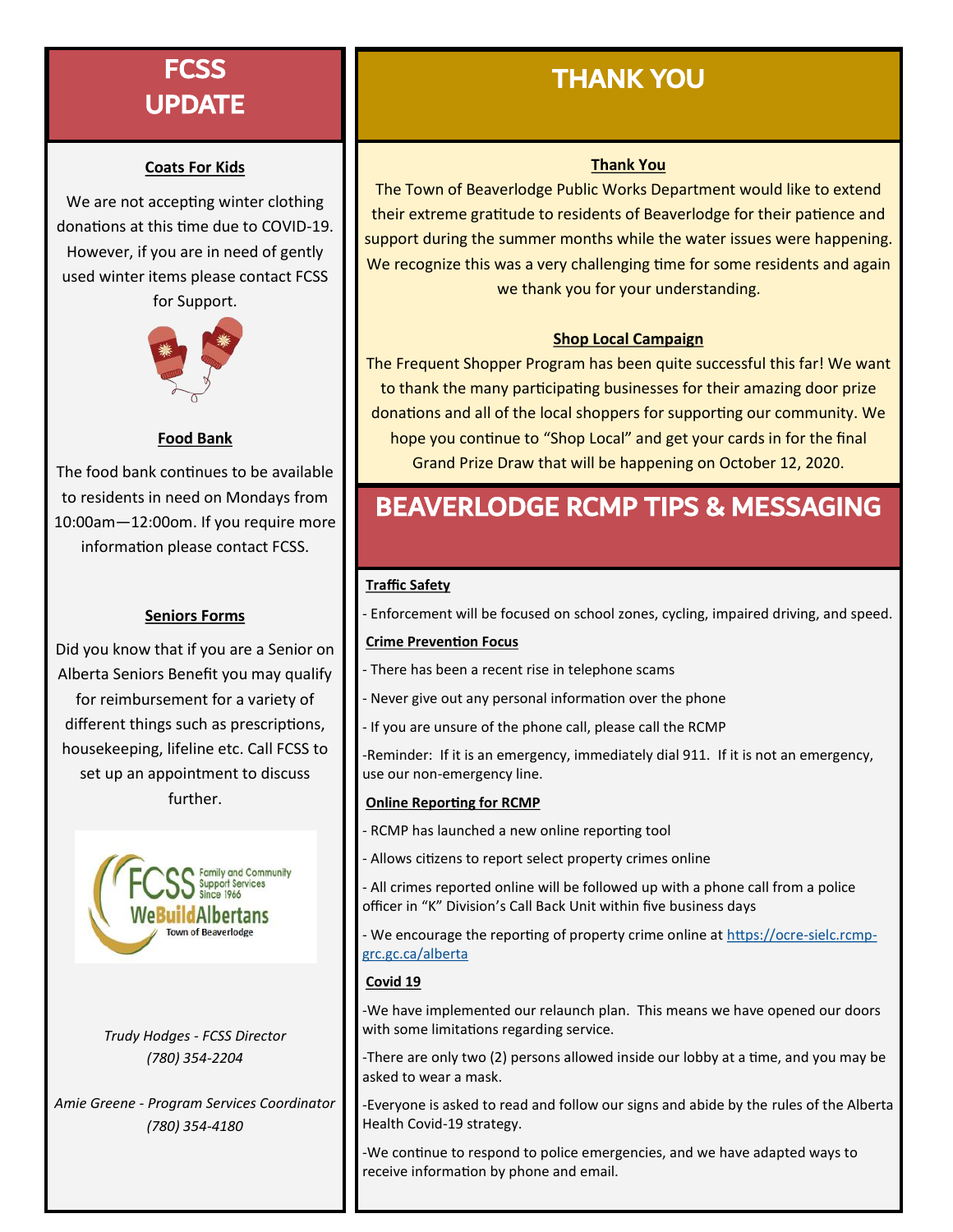### AROUND TOWN



### TOWN EMPLOYMENT



### POSITION TITLE: Casual/Part Time Customer Service Representative

**REPORTS TO:** Recreation Facility Manager

To be successful as a Receptionist, you should have a pleasant personality, strong communication skills and team oriented. You should also be able to assist customers in a timely and effective manner, while streamlining office operations. Multitasking, organizational and [stress management skills](https://resources.workable.com/stress-management-interview-questions) are essential for this position. This role requires working in shifts, so flexibility is a plus. Ultimately, a Receptionist's duties and responsibilities are to ensure the front desk welcomes guests positively and executes all administrative tasks to the highest quality standards. Previous office, accounting and customer service experience preferred.

#### **Resumes will be accepted until a suitable candidate is found.**

Submit current resume and cover letter to the Attention of:

Human Resources -Town of Beaverlodge

Box 30 Beaverlodge, AB T0H 0C0 Or email: [HR@beaverlodge.ca](mailto:HR@beaverlodge.ca)

For a more detailed job description or information please visit our website at **www.beaverlodge.ca**